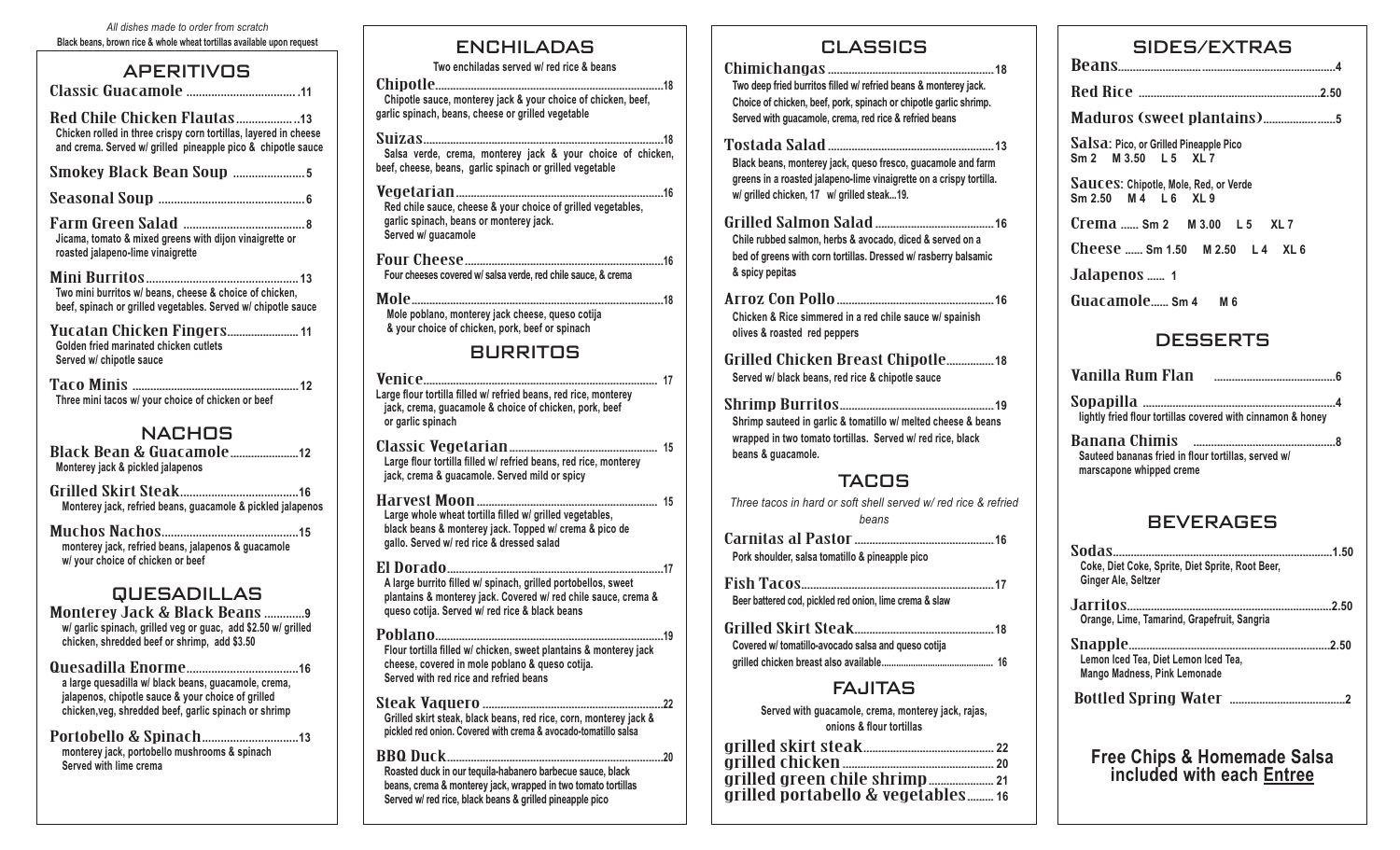#### LUNCH SPECIALS **11:00 am - 4 pm Mon - Fri**

## **\$9 - \$14**

Venice Burrito & Farm Greens**.................. <sup>12</sup> Flour tortilla filled w/ refried beans, red rice, monterey jack, crema & guacamole. Your choice of chicken, pork, beef or garlic spinach. Served w/ dressed salad**

Vegetarian Burrito & Farm Greens**............ <sup>10</sup> Flour tortilla filled w/ refried beans, red rice, monterey jack, crema, & guacamole. Served mild or spicy w/ dressed salad**

- Harvest Moon Burrito & Farm Greens**........10 Whole wheat tortilla filled w/ grilled vegetables, black bean & monterey jack. Topped w/ crema & pico de gallo Served w/ red rice & dressed salad**
- Arroz Con Pollo **................................................. <sup>10</sup> Chicken & rice simmered in a red chile sauce w/ spanish olives & roasted red peppers on a bed of corn tortilla chips**
- Mini Burritos Chipotle**....................................11 Two mini burritos w/ beans, cheese & choice of chicken, beef, garlic spinach or grilled vegetables Served with chipotle and dressed salad**
- Tostada Salad**......................................................10 Black beans, cheese, guacamole & farm greens in a roasted jalapeno-lime vinaigrette on a crispy tortilla w/ grilled chicken... ................................................................... 11 w/ steak instead......................................................................... 15** Grilled Salmon Salad**....................................... <sup>13</sup> Chopped salmon, herbs, avocado & mixed greens. Dressed w/ raspberry vinaigrette & spicy pepitas**  Enchiladas **.......................................................... . 11**
- **Chicken, beef, cheese, garlic spinach, or grilled veg, covered w/ your choice of sauce: suiza, mole, red chili or chipotle. Served w/ red rice & refried beans Half Order..................................................................................... 9**

**Free Chips & Homemade Salsa included with each Special**

# **Noon - 4 pm**

# **\$14**

Huevos Rancheros **Two eggs any style on crispy corn tortillas & black beans, covered w/ melted monterey jack, crema & fiery red ranchero. Served with sliced avocado and mexican home fries.** *w/ chorizo add \$2*

Brunch Enchiladas **Eggs, chorizo, green bean, tomato, crema & cheddar w/ guajillo chile salsa. Served w/ red rice & black beans**

Shrimp and Spinach Fritatta **Tomato, lime crema & tomatillo salsa w/ mexican home fries**

Breakfast Burrito Chipotle **Bacon, eggs, tomato, onion, black bean, green peas, crema, mexican cheeses w/ smoked chipotle salsa**

Red Chili Omlet **Spinach, mushroom & goat cheese w/ guajillo chile salsa. Served w/ mexican home fries**

Breakfast Bowl **Poached eggs, avocado, bacon & salsa over brown rice**

Grilled Salmon Salad **Chile rubbed salmon, herbs & avocado, diced & served on a zbed of greens. Dressed w/ rasberry balsamic & spicy pepitas**

Grilled Chicken Tostada Salad **Black beans, cheese, guacamole & farm greens in a roasted jalapeno-lime vinaigrette on a crispy tortilla w/ steak instead** *add \$4*

**\$12 minimum for delivery**

DELIVERY AREA 23rd - 49th / FDR - 5th Ave. 32nd - 37th / FDR - 7th Ave.

*Like us on Facebook and follow us on Twitter and Instagram*

# **Join Us**

Sangria Sundays **\$6 GLASS (RED OR WHITE)**

### **Monday** Margarita Madness **1/2 PRICE MARGARITAS ALL DAY**

## Order online at **babyboscantina.com**

**and save on a \$1 delivery charge**

# WEEKEND BRUNCH NEWSLEET ALL SECTION OF DELIVERY MENU



**DELIVERY HOURS MONDAY to FRIDAY 11am – 10:30pm SATURDAY and SUNDAY Noon – 10:30pm**

**DELIVERY AREA 23rd - 49th/FDR-5th Ave, 32nd- 37th/FDR - 7th Ave**

**212.779.2656 627 2nd Ave, Between 34th & 35th Street**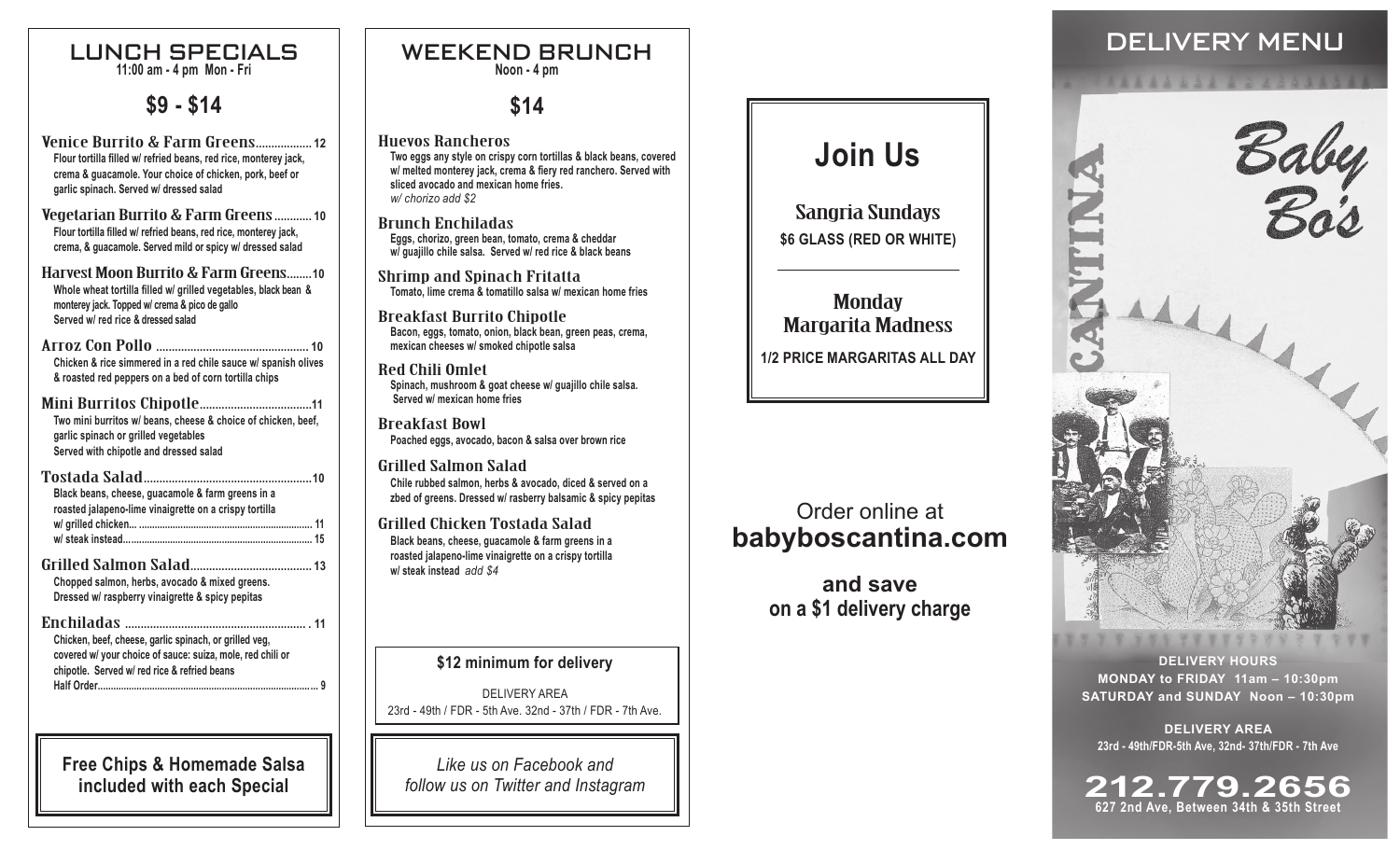#### *All dishes made to order from scratch*  **Black beans, brown rice & whole wheat tortillas available upon request**

### **APERITIVOS**

Classic Guacamole **................................... .11** Red Chile Chicken Flautas**.................. ..13 Chicken rolled in three crispy corn tortillas, layered in cheese and crema. Served w/ grilled pineapple pico & chipotle sauce** Smokey Black Bean Soup **....................... <sup>5</sup>** Seasonal Soup **............................................... <sup>6</sup>** Farm Green Salad **....................................... <sup>8</sup> Jicama, tomato & mixed greens with dijon vinaigrette or roasted jalapeno-lime vinaigrette** Mini Burritos**................................................. <sup>13</sup> Two mini burritos w/ beans, cheese & choice of chicken, beef, spinach or grilled vegetables. Served w/ chipotle sauce**  Yucatan Chicken Fingers........................**<sup>11</sup> Golden fried marinated chicken cutlets Served w/ chipotle sauce**  Taco Minis ........................................................**<sup>12</sup> Three mini tacos w/ your choice of chicken or beef**  NACHOS Black Bean & Guacamole.......................**<sup>12</sup> Monterey jack & pickled jalapenos** 

Grilled Skirt Steak**......................................16 Monterey jack, refried beans, guacamole & pickled jalapenos** 

Muchos Nachos**............................................15 monterey jack, refried beans, jalapenos & guacamole w/ your choice of chicken or beef** 

### QUESADILLAS

Monterey Jack & Black Beans **.............9 w/ garlic spinach, grilled veg or guac, add \$2.50 w/ grilled chicken, shredded beef or shrimp, add \$3.50**

Quesadilla Enorme**....................................16 a large quesadilla w/ black beans, guacamole, crema, jalapenos, chipotle sauce & your choice of grilled chicken,veg, shredded beef, garlic spinach or shrimp**

Portobello & Spinach**...............................13 monterey jack, portobello mushrooms & spinach Served with lime crema**

### ENCHILADAS

**Two enchiladas served w/ red rice & beans**

Chipotle.............................................................................**<sup>18</sup> Chipotle sauce, monterey jack & your choice of chicken, beef, garlic spinach, beans, cheese or grilled vegetable** 

Suizas.................................................................................**<sup>18</sup> Salsa verde, crema, monterey jack & your choice of chicken, beef, cheese, beans, garlic spinach or grilled vegetable** 

Vegetarian......................................................................**<sup>15</sup> Red chile sauce, cheese & your choice of grilled vegetables, garlic spinach, beans or monterey jack. Served w/ guacamole** 

Four Cheese...................................................................**<sup>16</sup> Four cheeses covered w/ salsa verde, red chile sauce, & crema**

Mole.....................................................................................**<sup>18</sup> Mole poblano, monterey jack cheese, queso cotija & your choice of chicken, pork, beef or spinach**

### BURRITOS

Venice............................................................................... **<sup>17</sup> Large flour tortilla filled w/ refried beans, red rice, monterey jack, crema, guacamole & choice of chicken, pork, beef or garlic spinach**

Classic Vegetarian.................................................. **<sup>15</sup> Large flour tortilla filled w/ refried beans, red rice, monterey jack, crema & guacamole. Served mild or spicy** 

Harvest Moon............................................................. **<sup>14</sup> Large whole wheat tortilla filled w/ grilled vegetables, black beans & monterey jack. Topped w/ crema & pico de gallo. Served w/ red rice & dressed salad**

El Dorado.........................................................................**<sup>17</sup> A large burrito filled w/ spinach, grilled portobellos, sweet plantains & monterey jack. Covered w/ red chile sauce, crema & queso cotija. Served w/ red rice & black beans** 

Poblano.............................................................................**<sup>19</sup> Flour tortilla filled w/ chicken, sweet plantains & monterey jack cheese, covered in mole poblano & queso cotija. Served with red rice and refried beans** 

Steak Vaquero.............................................................**<sup>22</sup> Grilled skirt steak, black beans, red rice, corn, monterey jack & pickled red onion. Covered with crema & avocado-tomatillo salsa**

BBQ Duck.........................................................................**<sup>20</sup> Roasted duck in our tequila-habanero barbecue sauce, black beans, crema & monterey jack, wrapped in two tomato tortillas Served w/ red rice, black beans & grilled pineapple pico** 

#### CLASSICS

Chimichangas........................................................**<sup>18</sup> Two deep fried burritos filled w/ refried beans & monterey jack. Choice of chicken, beef, pork, spinach or chipotle garlic shrimp. Served with guacamole, crema, red rice & refried beans**

Tostada Salad........................................................**<sup>13</sup> Black beans, monterey jack, queso fresco, guacamole and farm** 

**greens in a roasted jalapeno-lime vinaigrette on a crispy tortilla. w/ grilled chicken, 17 w/ grilled steak...19.** 

Grilled Salmon Salad........................................**<sup>19</sup> Chile rubbed salmon, herbs & avocado, diced & served on a bed of greens with corn tortillas. Dressed w/ rasberry balsamic & spicy pepitas**

Arroz Con Pollo.....................................................**<sup>16</sup> Chicken & Rice simmered in a red chile sauce w/ spainish olives & roasted red peppers** 

Grilled Chicken Breast Chipotle................**<sup>18</sup> Served w/ black beans, red rice & chipotle sauce** 

Shrimp Burritos....................................................**<sup>19</sup> Shrimp sauteed in garlic & tomatillo w/ melted cheese & beans wrapped in two tomato tortillas. Served w/ red rice, black beans & guacamole.** 

### TACOS

*Three tacos in hard or soft shell served w/ red rice & refried beans*

Carnitas al Pastor...............................................**<sup>16</sup> Pork shoulder, salsa tomatillo & pineapple pico** 

Fish Tacos.................................................................**<sup>17</sup> Beer battered cod, pickled red onion, lime crema & slaw**

| Covered w/ tomatillo-avocado salsa and queso cotija |  |
|-----------------------------------------------------|--|
|                                                     |  |

### FAJITAS

**Served with guacamole, crema, monterey jack, rajas, onions & flour tortillas**

| ONIGHT OF BUILDING                |  |
|-----------------------------------|--|
|                                   |  |
|                                   |  |
|                                   |  |
| grilled portabello & vegetables16 |  |

| SIDES/EXTRAS                                                                    |
|---------------------------------------------------------------------------------|
|                                                                                 |
|                                                                                 |
| Salsa: Pico, or Grilled Pineapple Pico<br>Sm 2 M 3.50 L 5 XL 7                  |
| Sauces: Chipotle, Mole, Red, or Verde<br>Sm 2.50 M 4 L 6 XL 9                   |
|                                                                                 |
| Cheese  Sm 1.50 M 2.50 L 4 XL 6                                                 |
| Jalapenos  1                                                                    |
| Guacamole sm 4  M 6                                                             |
| <b>DESSERTS</b>                                                                 |
|                                                                                 |
| lightly fried flour tortillas covered with cinnamon & honey                     |
| Sauteed bananas fried in flour tortillas, served w/<br>marscapone whipped creme |
| <b>BEVERAGES</b>                                                                |
| Coke, Diet Coke, Sprite, Diet Sprite, Root Beer,<br>Ginger Ale, Seltzer         |
| Orange, Lime, Tamarind, Grapefruit, Sangria                                     |
| Lemon Iced Tea, Diet Lemon Iced Tea,<br><b>Mango Madness, Pink Lemonade</b>     |
|                                                                                 |
| Free Chips & Homemade Salsa<br>included with each Entree                        |